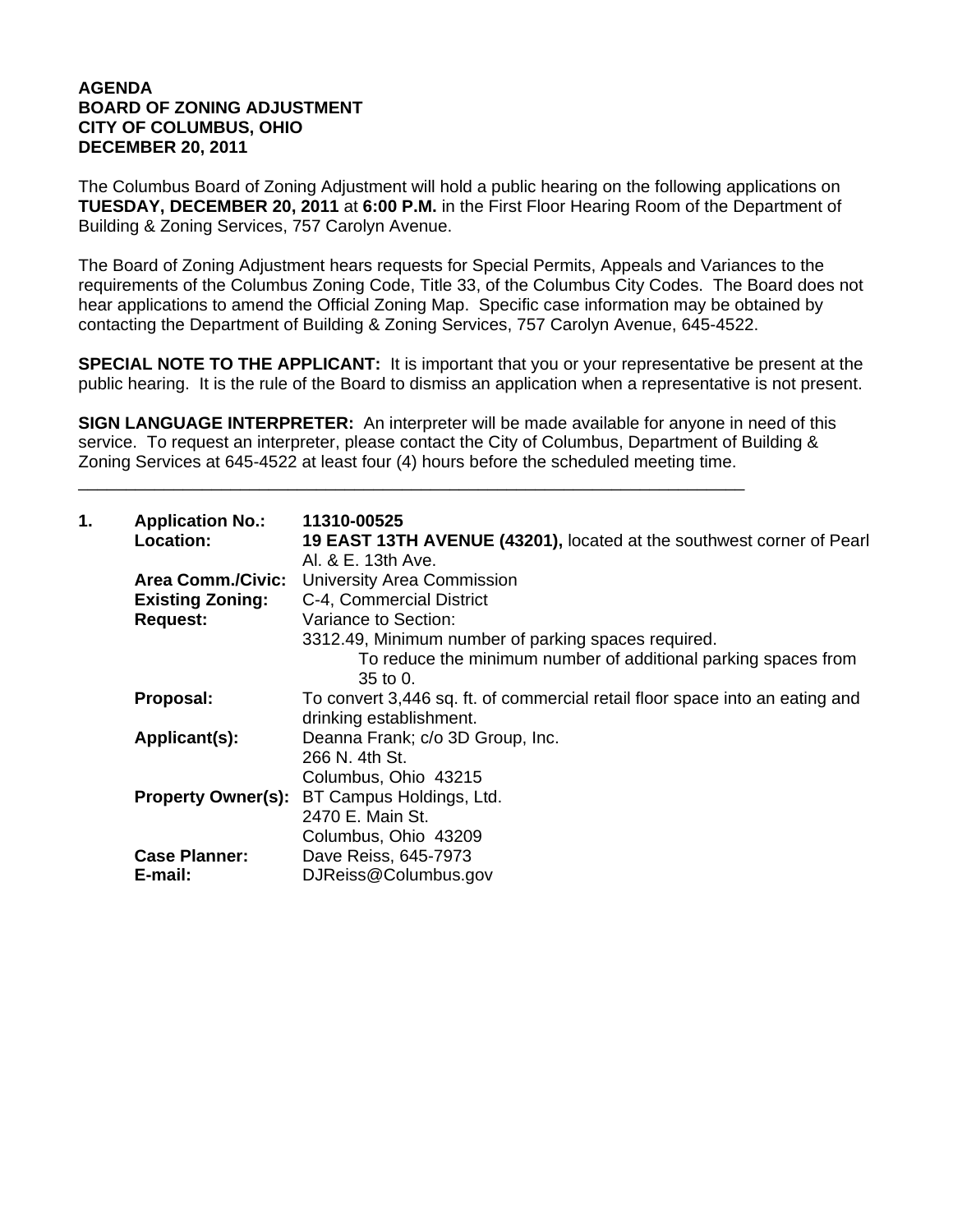| 2. | <b>Application No.:</b><br>Location:<br><b>Area Comm./Civic:</b><br><b>Existing Zoning:</b> | 11310-00580<br>129 KING AVENUE (43201), located on the south side of King Ave., 81.25<br>ft. west of Hunter Ave.<br>University Area Commission<br>R-4, Residential District |
|----|---------------------------------------------------------------------------------------------|-----------------------------------------------------------------------------------------------------------------------------------------------------------------------------|
|    | <b>Request:</b>                                                                             | <b>Variances to Sections:</b><br>3332.38, Private garage.<br>To increase the overall height of a detached garage from 15 ft. to<br>19 ft.<br>3309.14, Height district.      |
|    |                                                                                             | To increase the overall height of a structure from 35 ft. to 75 ft.<br>(increase of 40 ft.).                                                                                |
|    | Proposal:<br>Applicant(s):                                                                  | To construct a 720 sq. ft. detached garage and a 75 ft. tall wind turbine.<br>David Murchie<br>129 King Ave.<br>Columbus, Ohio 43201                                        |
|    | <b>Property Owner(s):</b><br><b>Case Planner:</b><br>E-mail:                                | Same as applicant.<br>Dave Reiss, 645-7973<br>DJReiss@Columbus.gov                                                                                                          |
|    |                                                                                             |                                                                                                                                                                             |
| 3. | <b>Application No.:</b><br>Location:                                                        | 11310-00584<br>530 McNAUGHTEN ROAD (43213), located at the southwest corner of<br>McNaughten Road and Billington Drive.                                                     |
|    | <b>Area Comm./Civic:</b><br><b>Existing Zoning:</b>                                         | None<br>PUD-4, Planned Unti Development District                                                                                                                            |
|    | <b>Request:</b>                                                                             | Variance(s) to Section(s):                                                                                                                                                  |
|    |                                                                                             | 3312.49, Minimum number of parking spaces<br>To reduce the minimum number of additional parking spaces from                                                                 |
|    | Proposal:<br>Applicant(s):                                                                  | 16 to $0.$<br>To construct an addition for a church.<br>Stone Environmental Engineering, c/o Rick Harkless<br>748 A Green Crest Drive                                       |
|    | <b>Property Owner(s):</b>                                                                   | Westerville, Ohio 43081<br>Prince of Peace Lutheran Church<br>530 McNaughten Road<br>Columbus, Ohio 43213                                                                   |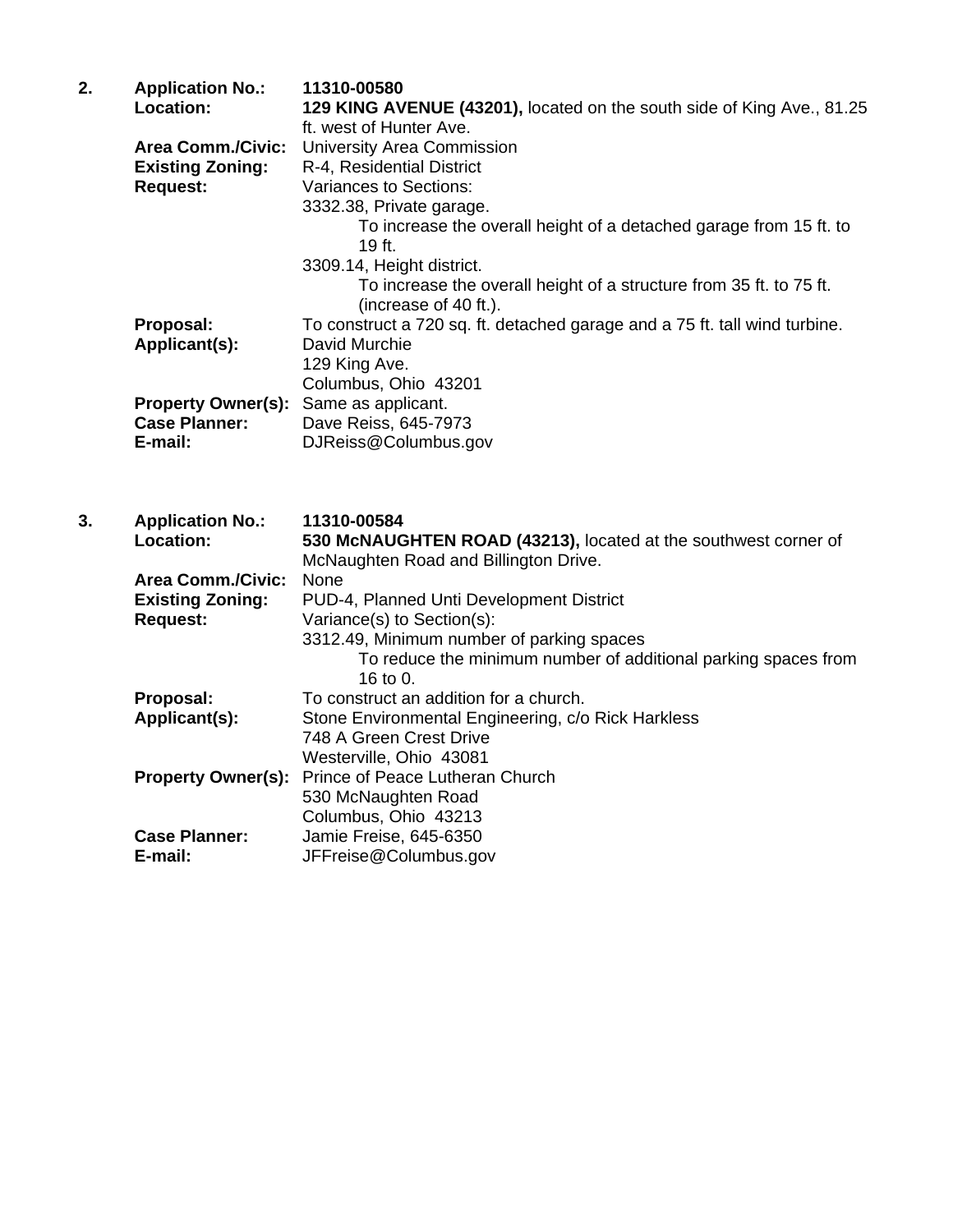| 4. | <b>Application No.:</b>   | 11310-00586                                                         |
|----|---------------------------|---------------------------------------------------------------------|
|    | <b>Location:</b>          | 7433 ALTA VIEW BLVD. (43085), located at the southwest corner of    |
|    |                           | Worthington Woods Blvd. and Alta View Blvd.                         |
|    | <b>Area Comm./Civic:</b>  | <b>Far North Columbus Communities Coalition</b>                     |
|    | <b>Existing Zoning:</b>   | M-2, Manufacturing District                                         |
|    | <b>Request:</b>           | Variance(s) to Section(s):                                          |
|    |                           | 3367.15, M-2 manufacturing district special provisions.             |
|    |                           | To reduce the building setback from 50 feet to 30 feet along        |
|    |                           | Worthington Woods Blvd.                                             |
|    |                           | 3367.15, M-2 manufacturing district special provisions.             |
|    |                           | To reduce the parking setback from 50 feet to 0 feet along          |
|    |                           | Worthington Woods Blvd.                                             |
|    |                           | 3367.29, Storage                                                    |
|    |                           | To reduce the setback for the open storage of materials along a     |
|    |                           | major thoroughfare from 125 feet to 0 feet and from any lot line 25 |
|    |                           | feet to 0 feet.                                                     |
|    | Proposal:                 | To expand an existing self storage facility.                        |
|    | Applicant(s):             | The Ellis Company, c/o David Hodge, Smith & Hale, LLC               |
|    |                           | 37 West Broad Street, Ste 725                                       |
|    |                           | Columbus, Ohio 43215                                                |
|    | <b>Property Owner(s):</b> | <b>SS Alta View LLC</b>                                             |
|    |                           | PO Box 320099, PTA-SI #2004                                         |
|    |                           | Alexandria, VA 22320                                                |
|    | <b>Case Planner:</b>      | Jamie Freise, 645-6350                                              |
|    | E-mail:                   | JFFreise@Columbus.gov                                               |

| 5. | <b>Application No.:</b>                | 11310-00588                                                                |
|----|----------------------------------------|----------------------------------------------------------------------------|
|    | Location:                              | 972 NORTH HIGH STREET (43201), located on the east side of N. High         |
|    |                                        | St., approximately 82.5 ft. south of E. 2nd Ave.                           |
|    | <b>Area Comm./Civic:</b>               | Italian Village                                                            |
|    | <b>Existing Zoning:</b>                | C-4, Commercial District                                                   |
|    | <b>Request:</b>                        | Variance to Section:                                                       |
|    |                                        | 3312.49, Minimum number of parking spaces required.                        |
|    |                                        | To reduce the minimum number of additional parking spaces from<br>14 to 0. |
|    | Proposal:                              | To convert 1,500 sq. ft. of retail space into restaurant space for a       |
|    |                                        | restaurant expansion.                                                      |
|    | Applicant(s):                          | Jim W. Clarke; c/o Clarke Architects, Inc.                                 |
|    |                                        | 2433 Shillingham Ct.                                                       |
|    |                                        | Powell, Ohio 43065                                                         |
|    | <b>Property Owner(s): Sebram, Inc.</b> |                                                                            |
|    |                                        | 303 Green Meadows Dr., S.                                                  |
|    |                                        | Westerville, Ohio 43081                                                    |
|    | <b>Case Planner:</b>                   | Dave Reiss, 645-7973                                                       |
|    | E-mail:                                | DJReiss@Columbus.gov                                                       |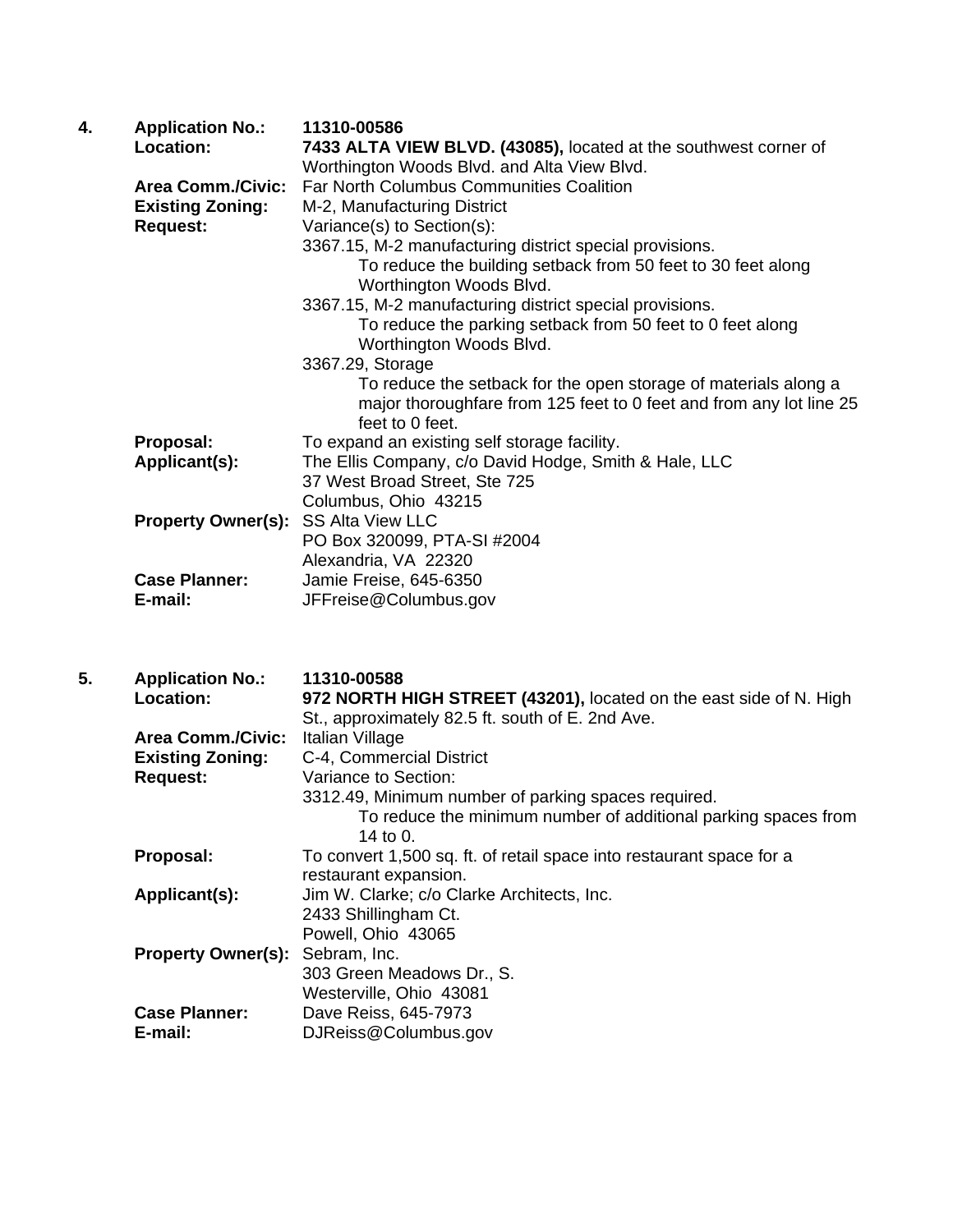| 6. | <b>Application No.:</b><br>Location: | 11310-00590<br>8303 NORTH HIGH STREET (43235), located on the west side of N. High<br>St., approximately 157 ft. south of Lazelle Rd., W. |
|----|--------------------------------------|-------------------------------------------------------------------------------------------------------------------------------------------|
|    | <b>Area Comm./Civic:</b>             | <b>Far North Columbus Communities Coalition</b>                                                                                           |
|    | <b>Existing Zoning:</b>              | L-C-4, Limited Commercial District                                                                                                        |
|    | <b>Request:</b>                      | Variance to Section:                                                                                                                      |
|    |                                      | Z04-087 side yard setback requirements.                                                                                                   |
|    |                                      | To reduce the minimimum side yard from 25 ft. to 10 ft.                                                                                   |
|    | Proposal:                            | To construct a new restaurant.                                                                                                            |
|    | Applicant(s):                        | Butch Baur; c/o Waffle House<br>5986 Financial Dr.                                                                                        |
|    |                                      | Norcross, Georgia 30071                                                                                                                   |
|    | <b>Property Owner(s):</b>            | Metropolitan 23 L.L.C.                                                                                                                    |
|    |                                      | 150 E. Broad St., Suite 800                                                                                                               |
|    |                                      | Columbus, Ohio 43215                                                                                                                      |
|    | <b>Case Planner:</b>                 | Dave Reiss, 645-7973                                                                                                                      |
|    | E-mail:                              | DJReiss@Columbus.gov                                                                                                                      |
|    |                                      |                                                                                                                                           |
| 7. | <b>Application No.:</b>              | 11310-00593                                                                                                                               |
|    |                                      |                                                                                                                                           |
|    |                                      |                                                                                                                                           |
|    | Location:                            | 259 NORTH 21ST STREET (43203), located on the west side of North                                                                          |
|    | <b>Area Comm./Civic:</b>             | 21st Street, approximately 300 feet south of Mt. Vernon Ave.<br><b>Near East Area Commission</b>                                          |
|    | <b>Existing Zoning:</b>              | R-2F, Residential District                                                                                                                |
|    | <b>Request:</b>                      | Variance(s) to Section(s):                                                                                                                |
|    |                                      | 3332.05, Area district lot width requirements                                                                                             |
|    |                                      | To reduce the lot width from 50 feet to 32 feet.                                                                                          |
|    | Proposal:                            | A small lot split.                                                                                                                        |
|    | Applicant(s):                        | Gregory M. Coney                                                                                                                          |
|    |                                      | 322 Carpenter Street                                                                                                                      |
|    |                                      | Columbus, Ohio 43205                                                                                                                      |
|    | <b>Property Owner(s):</b>            | <b>Columbus Housing Partnership</b>                                                                                                       |
|    |                                      | 562 E. Main Street                                                                                                                        |
|    | <b>Case Planner:</b>                 | Columbus, Ohio 43215<br>Jamie Freise, 645-6350                                                                                            |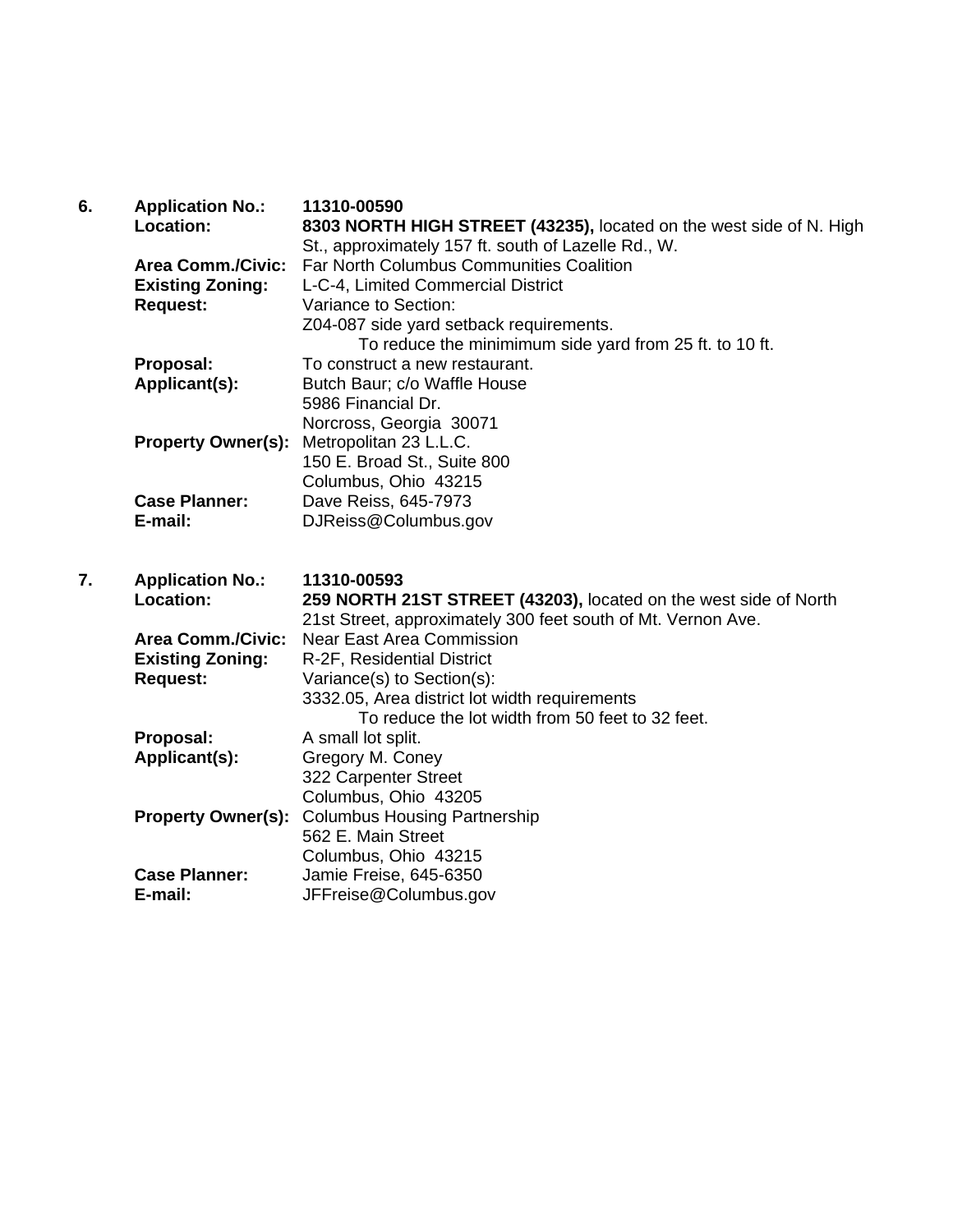| 8. | <b>Application No.:</b>   | 11310-00606                                                         |
|----|---------------------------|---------------------------------------------------------------------|
|    | <b>Location:</b>          | 3525 OLENTANGY RIVER ROAD (43214), located at the northwest corner  |
|    |                           | of Olentangy River Road and North Broadway.                         |
|    | <b>Area Comm./Civic:</b>  | None                                                                |
|    | <b>Existing Zoning:</b>   | C-3, Commercial District                                            |
|    | <b>Request:</b>           | Variance(s) to Section(s):                                          |
|    |                           | 3309.14, Height districts.                                          |
|    |                           | To increase the height of a building from 35 feet to 95 feet.       |
|    | Proposal:                 | To construct a parking garage.                                      |
|    | Applicant(s):             | Ohio Health Corp., c/o Jeffrey L. Brown, Smith & Hale, LLC          |
|    |                           | 37 West Broad Street, Ste 725                                       |
|    |                           | Columbus, Ohio 43215                                                |
|    | <b>Property Owner(s):</b> | Ohio Health Corp, c/o Doug Scholl                                   |
|    |                           | 3535 Olentangy River Road                                           |
|    |                           | Columbus, Ohio 43214                                                |
|    | <b>Case Planner:</b>      | Jamie Freise, 645-6350                                              |
|    | E-mail:                   | JFFreise@Columbus.gov                                               |
|    |                           |                                                                     |
| 9. | <b>Application No.:</b>   | 11310-00610                                                         |
|    | Location:                 | 1347 26TH AVENUE (43211), located on the south side of 26th Avenue, |
|    |                           | approximately 300 feet west of Cleveland Avenue.                    |
|    | <b>Area Comm./Civic:</b>  | South Linden Area Commission                                        |
|    | <b>Existing Zoning:</b>   | R-3, Residential District                                           |
|    | <b>Request:</b>           | Variance(s) to Section(s):                                          |
|    |                           | 3332.05, Area District Standards                                    |
|    |                           | To reduce the lot width from 50 feet to 35 feet.                    |
|    |                           | 3332.20, R-3, Area District Requirements                            |
|    |                           | To reduce the minimum lot area from 5,000 square feet to 4,580      |
|    |                           | square feet.                                                        |
|    | Proposal:                 | To reconfigure 6 lots to 9.                                         |
|    | Applicant(s):             | Duxberry Landing Homes, LLC, c/o David Hodge/Smith & Hale, LLC.     |
|    |                           | 37 West Broad Street, Ste 725                                       |
|    |                           | Columbus, Ohio 43215                                                |
|    | <b>Property Owner(s):</b> | DTV Real Estate, LLC                                                |
|    |                           | 10510 Laguna Circle                                                 |
|    |                           | Plain City, Ohio 43064                                              |
|    | <b>Case Planner:</b>      | Jamie Freise, 645-6350                                              |
|    | E-mail:                   | JFFreise@Columbus.gov                                               |
|    |                           |                                                                     |